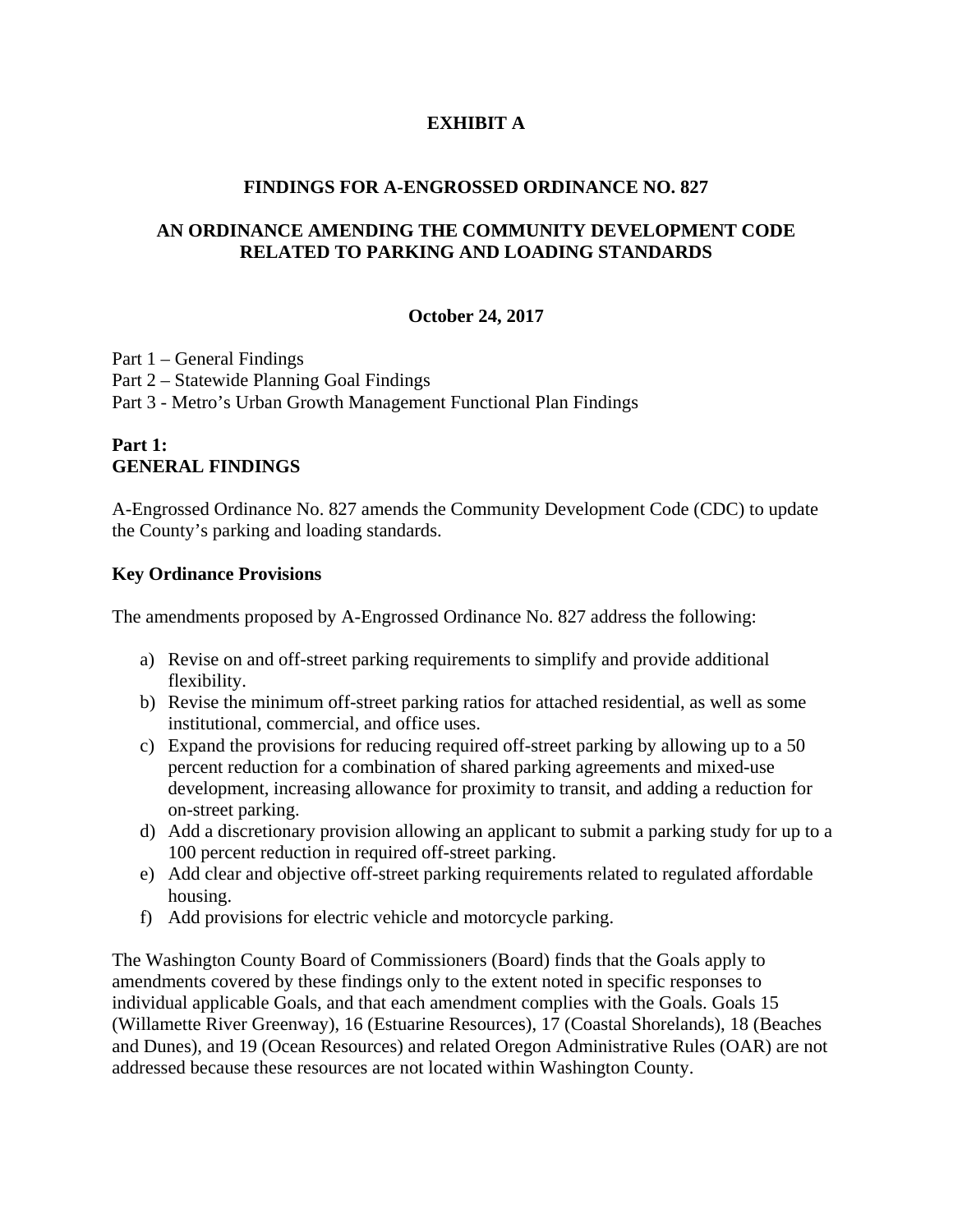The County is also required to make findings that the amendments are consistent with the requirements of Metro's Urban Growth Management Functional Plan (UGMFP). These findings are addressed in this document.

# **Part 2: STATEWIDE PLANNING GOAL FINDINGS**

The purpose of the findings in this document is to demonstrate that A-Engrossed Ordinance No. 827 is consistent with Statewide Planning Goals (Goals), Oregon Revised Statutes (ORS), Oregon Administrative Rule (OAR) requirements, Metro's Urban Growth Management Functional Plan (UGMFP), and Washington County's Comprehensive Plan (Plan). The County's Plan was adopted to implement the aforementioned planning documents and was acknowledged by the State of Oregon. The County follows the post-acknowledgement plan amendment (PAPA) process to update the Plan with new state and regional regulations as necessary and relies in part upon these prior state review processes to demonstrate compliance with all necessary requirements. No goal compliance issues were raised in the hearing proceedings described below. In addition, none of the proposed changes to the map and text of the Plan implicate a goal compliance issue. The following precautionary findings are provided to demonstrate ongoing compliance.

# **Goal 1 - Citizen Involvement**

Goal 1 addresses Citizen Involvement by requiring the implementation of a comprehensive program to stimulate citizen participation in the planning process. Washington County has an acknowledged citizen involvement program that provides a range of opportunities for citizens and other interested parties to participate in all phases of the planning process. In addition, Chapter X of the County's Charter sets forth specific requirements for citizen involvement during review and adoption of land use ordinances. Washington County has followed these requirements for the adoption of A-Engrossed Ordinance No. 827.

# **Goal 2 - Land Use Planning**

Goal 2 addresses Land Use Planning by requiring an adequate factual base to support a decision as well as coordination with affected governmental entities. Washington County has an acknowledged land use planning process that provides for the review and update of the various elements of the Plan, which includes documents such as the Rural/Natural Resource Plan, Comprehensive Framework Plan for the Urban Area (CFP), Community Plans, Community Development Code (CDC), and Transportation System Plan (TSP). Washington County utilized this process to adopt A-Engrossed Ordinance No. 827.

Notice was coordinated with all affected governmental entities and no comments were received regarding the ordinance.

# **Goal 3 – Agricultural Lands**

Goal 3 seeks to preserve and maintain agricultural lands for farm use, consistent with existing and future needs for agricultural products, forest and open space, and with the state's agricultural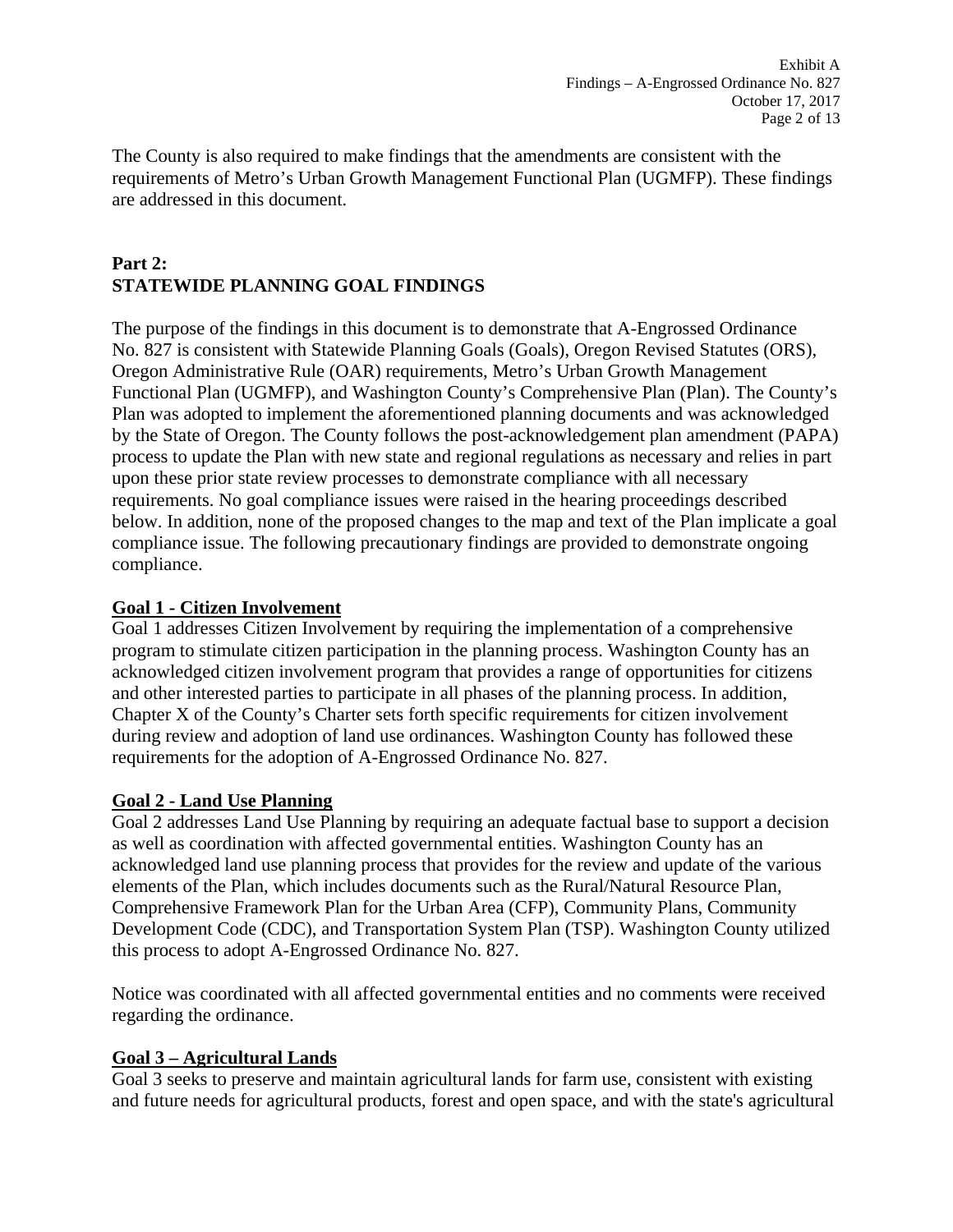land use policies. Policy 15, Implementing Strategies (a) and (f), of the Rural/Natural Resource Plan include provisions for the preservation of agricultural lands.

A-Engrossed Ordinance No. 827 does not amend the Policy 15 provisions, therefore, plan compliance with Goal 3 is maintained. The amendments are consistent with the County's acknowledged policies and standards for the protection of agricultural lands.

## **Goal 4 – Forestlands**

Goal 4 addresses the conservation of forest lands by maintaining the forest land base and protecting the state's forest economy by making possible economically efficient forest practices. Policy 16, Implementing Strategies (a) and (c) of the Rural/Natural Resource Plan include provisions for the conservation and maintenance of forest lands.

A-Engrossed Ordinance No. 827 does not amend the Policy 16 provisions, therefore, plan compliance with Goal 4 is maintained. The amendments are consistent with the County's acknowledged policies and standards for the protection of forestlands.

#### **Goal 5 – Natural Resources, Scenic and Historic Areas, and Open Spaces**

Goal 5 addresses the protection of natural resources and the conservation of scenic, cultural, and historic areas and open spaces by requiring local programs to protect these resources in order to promote a healthy environment and natural landscape that contributes to Oregon's livability for present and future generations.

In addition, OAR 660-023-0250 requires application of current Goal 5 provisions to postacknowledgment plan amendments (PAPAs) when the PAPA 1) creates or amends a resource list or a portion of an acknowledged plan or land use regulation that protects a significant Goal 5 resource, or 2) allows new uses that could be conflicting uses with a particular Goal 5 site.

Policies 10, 11 and 12 of the CFP, Policies 7, 9, 10, 11, 12 and 13 of the Rural/Natural Resource Plan, and various sections of the Community Plans and the CDC include provisions for the protection of Goal 5 resources.

A-Engrossed Ordinance No. 827 does not amend the applicable Plan policies, Community Plans or CDC standards related to Goal 5 resources. Plan compliance with Goal 5 is maintained with the amendments made by A-Engrossed Ordinance No. 827. The amendments are consistent with the County's acknowledged policies and standards for protection of Goal 5 resources.

# **Goal 6 - Air, Water and Land Resources Quality**

Goal 6 requires the maintenance and improvement of the quality of the air, water and land resources of the state through the implementation of local plans that address waste and process discharge. Policies 4, 5, 6 and 7 of the CFP and Policies 4, 5, 6, and 7 of the Rural/Natural Resource Plan provide for the maintenance and improvement of the quality of air, water and land resources.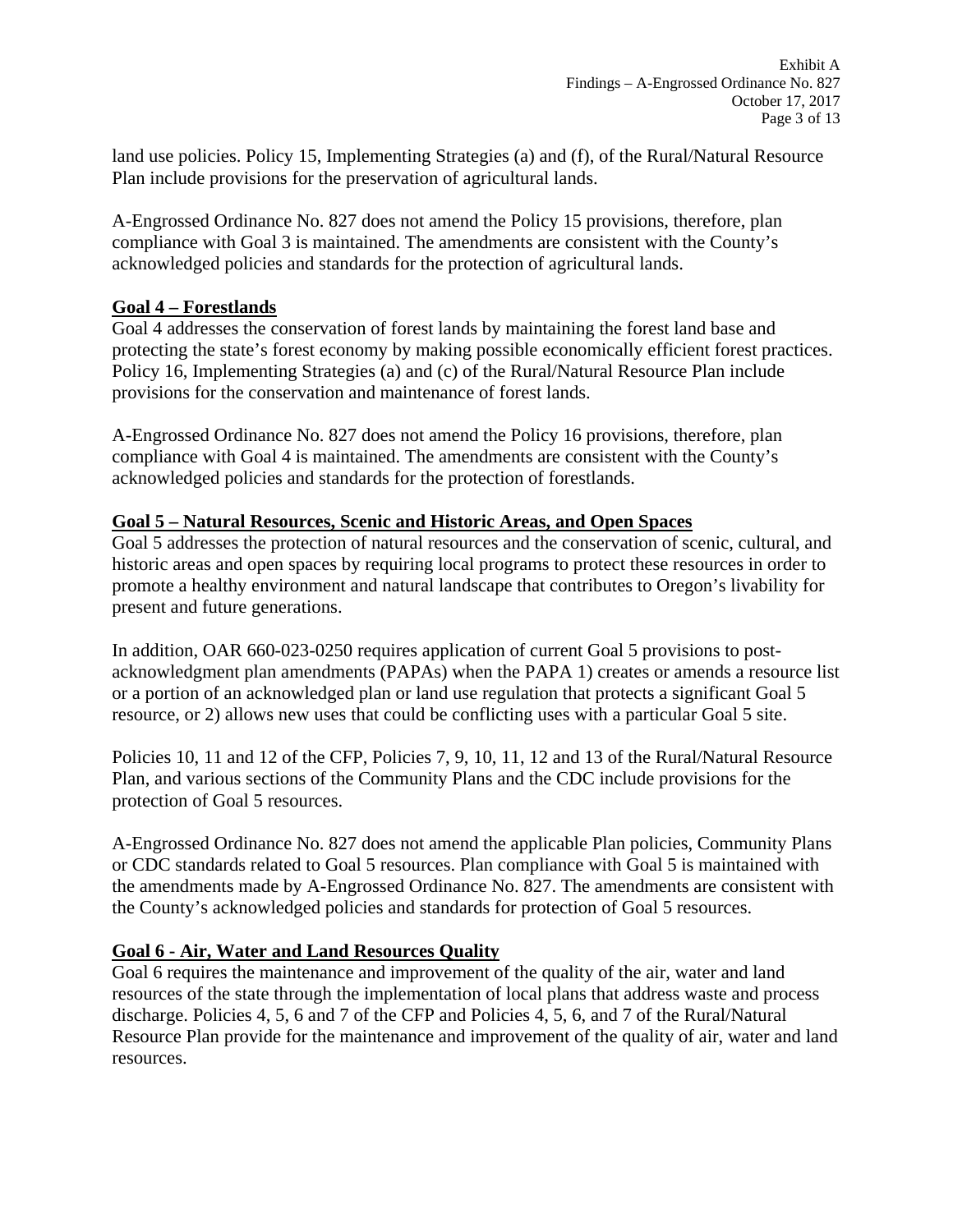A-Engrossed Ordinance No. 827 amends CDC Section 413 (Parking and Loading). The amendments reduce minimum parking ratios and increase flexibility for future development or redevelopment to better reflect prevailing demand, and are founded on local parking analyses, available research, and consistency with local and regional jurisdictions. Right sizing parking is cited as one of the tools that can be used to encourage use of travel modes other than the single occupant vehicle, thus reducing total vehicle miles traveled. Reducing VMT can result in other desired outcomes such as reducing congestion, reducing air pollution, improving personal health of county residents, encouraging more efficient use of land, and maintaining and enhancing overall livability.

Plan compliance with Goal 6 is maintained with the amendments made by A-Engrossed Ordinance No. 827. The amendments are consistent with the County's acknowledged policies and standards for protection of Goal 6 resources.

# **Goal 7 - Areas Subject to Natural Hazards**

Goal 7 requires the implementation of local land use programs that reduce the risk to people and property from natural hazards such as floods, landslides and earthquakes. Policy 8 of the CFP and Policy 8 of the Rural/Natural Resource Plan set out the County's policy to protect life and property from natural disasters and hazards.

A-Engrossed Ordinance No. 827 does not amend the applicable Plan policies and strategies for natural disasters and hazards or CDC standards related to flood plain areas. Plan compliance with Goal 7 is maintained with the amendments made by A-Engrossed Ordinance No. 827. The amendments are consistent with the County's acknowledged policies and standards for regulating development exposed to potential natural disasters and hazards addressed by Goal 7.

# **Goal 8 - Recreational Needs**

Goal 8 requires local jurisdictions to satisfy the recreational needs of citizens and visitors by planning and providing for the siting of necessary recreational facilities. Policies 33, 34 and 35 of the CFP, Policy 24 of the Rural/Natural Resource Plan and the individual Community Plans address the recreational needs of Washington County's residents and visitors.

A-Engrossed Ordinance No. 827 does not amend the applicable Plan policies or Community Plans regarding recreational needs. Plan compliance with Goal 8 is maintained with the amendments made by A-Engrossed Ordinance No. 827. The amendments are consistent with the County's acknowledged policies and standards for satisfying recreational needs as required by Goal 8.

# **Goal 9 – Economic Development**

Goal 9 requires the provision of adequate opportunities throughout the state for a variety of economic activities vital to the health, welfare and prosperity of citizens. Policy 20 of the CFP and Policies 15, 16, 20 and 21 of the Rural/Natural Resource Plan set out the County's policies to strengthen the local economy. The CDC contributes to a sound economy by providing standards that facilitate development in an orderly and efficient fashion.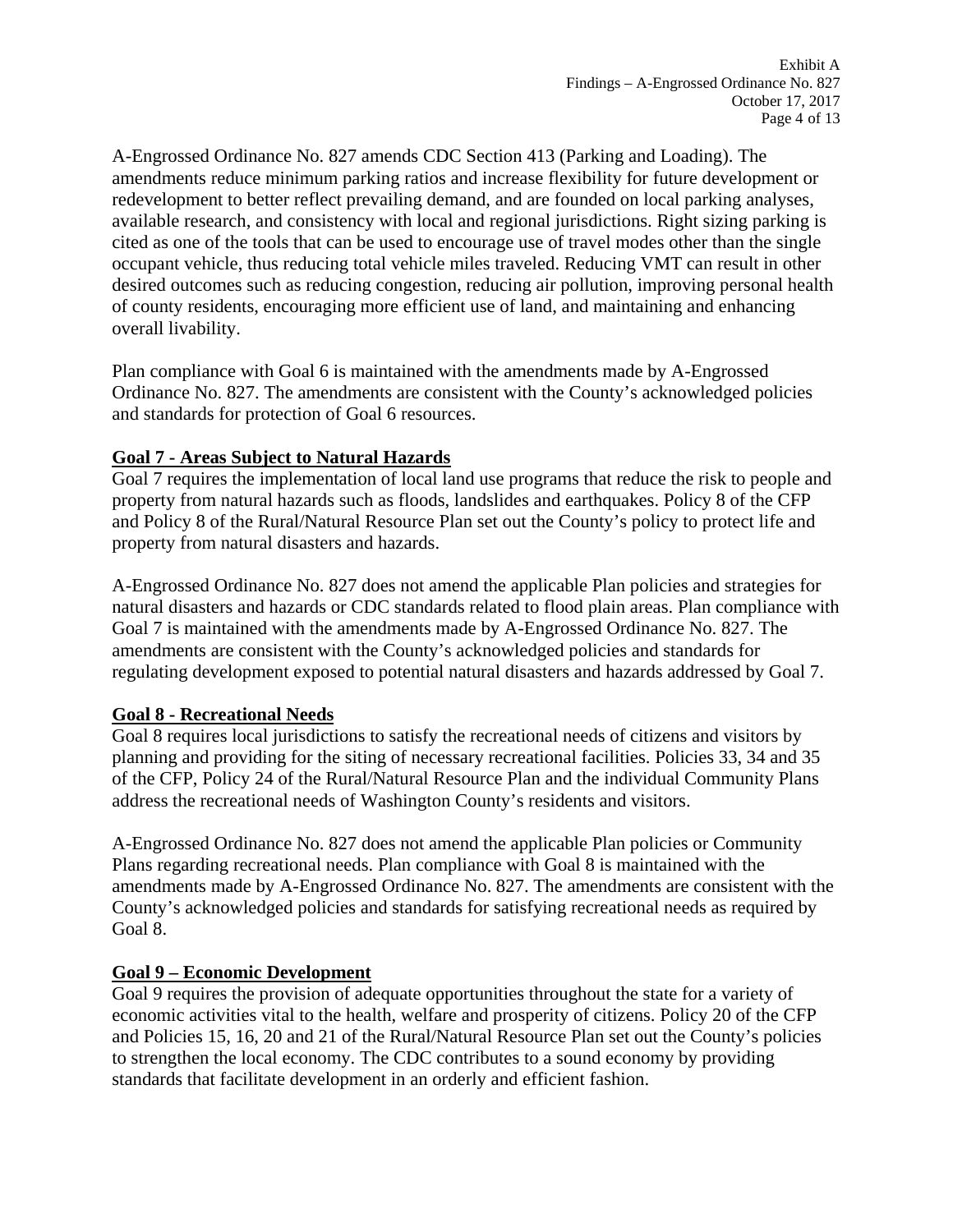A-Engrossed Ordinance No. 827 does not amend the applicable Plan policies or CDC standards relating to economic development. Plan compliance with Goal 9 is maintained with the amendments made by A-Engrossed Ordinance No. 827. The amendments are consistent with the County's acknowledged policies and standards for strengthening the local economy as required by Goal 9.

# **Goal 10 - Housing**

Goal 10 requires the provision of housing, including adequate numbers of units within a range of prices, types and densities that provide realistic options to meet citizen needs. Policies 21, 22, 23 and 24 of the CFP, and Policies 19 and 25 of the Rural/Natural Resource Plan address the provision of housing in the urban and rural areas of the county. The CDC contributes to the provision of adequate housing by establishing standards that facilitate development in an orderly and efficient fashion.

A-Engrossed Ordinance No. 827 amendments to CDC Section 413 (Parking and Loading) add clear and objective off-street parking requirements related to regulated affordable housing and generally reduces parking requirements for other housing. The amendments support housing by allowing a smaller amount of land dedicated to, as well as a reduced cost to construct, required parking. This may result in achieving economies of scale that make housing developments more feasible. The amendments comply with the state's "needed housing" rule, ORS 197.303 – 197.307, which requires local governments to apply only clear and objective standards to the development of needed housing. The amendments are consistent with the County's acknowledged policies and standards for the provision of housing as required by Goal 10.

# **Goal 11 - Public Facilities and Services**

Goal 11 requires a plan for the orderly and efficient arrangement of public facilities and services to serve as a framework for urban and rural development. Policies 15, 25, 26, 27, 28, 29, 30 and 31 of the CFP, and Policy 22 of the Rural/Natural Resource Plan address the provision of public facilities and services in the urban and rural areas of unincorporated Washington County. The CDC requires that adequate public facilities and services be available for new development.

A-Engrossed Ordinance No. 827 does not amend the applicable Plan policies or CDC standards relating to public facilities and services. Plan compliance with Goal 11 is maintained with the amendments made by A-Engrossed Ordinance No. 827. The amendments are consistent with the County's acknowledged policies and strategies for provision of public facilities and services as required by Goal 11.

# **Goal 12 - Transportation**

Goal 12 requires the provision and encouragement of a safe, convenient, multi-modal, and economic transportation system. Policy 32 of the CFP, Policy 23 of the Rural/Natural Resource Plan, and in particular, the Washington County Transportation System Plan (TSP) describe the transportation system necessary to accommodate the transportation needs of Washington County. Implementing measures are contained in the TSP, Community Plans, and the CDC.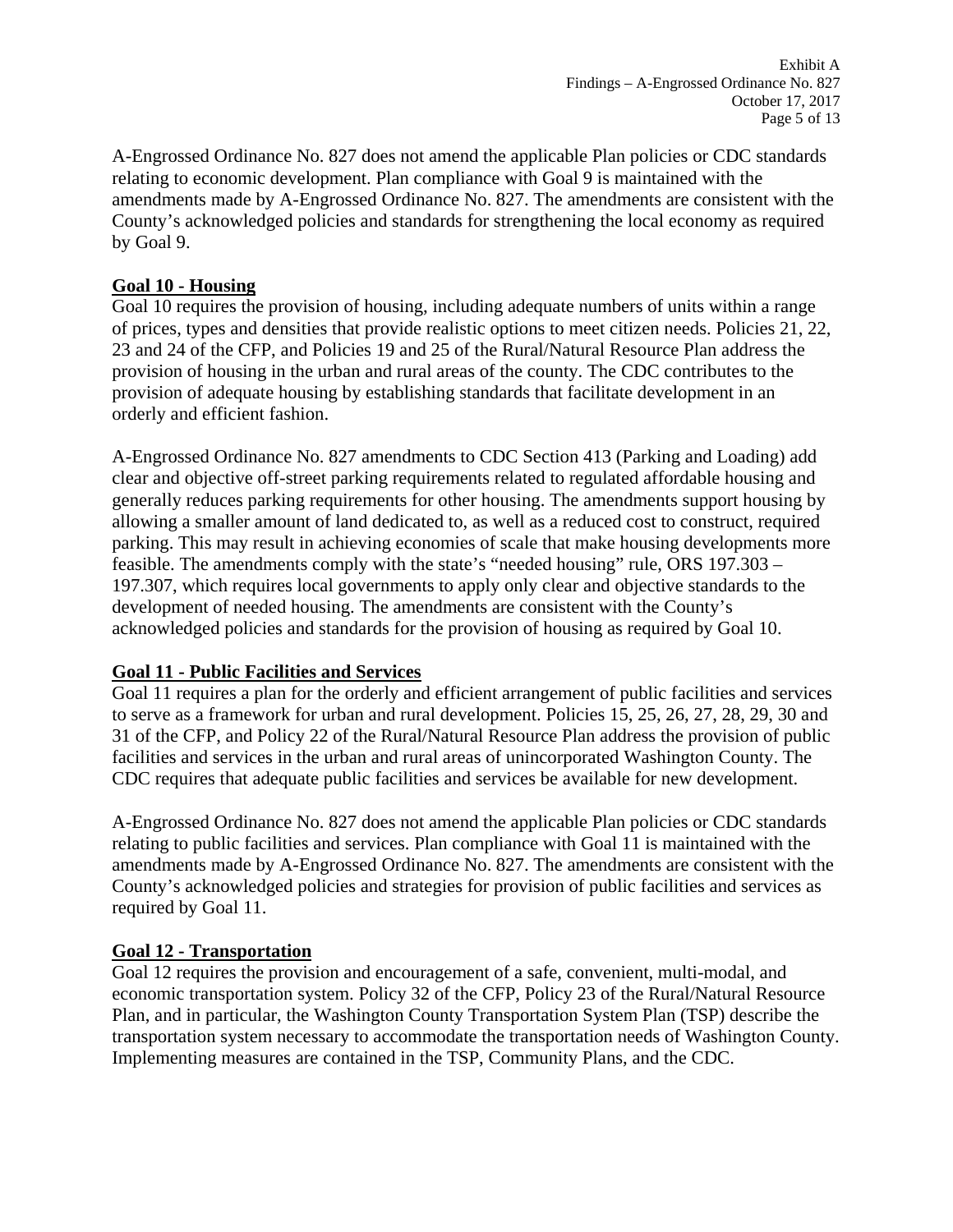A-Engrossed Ordinance No. 827 amends CDC Section 413 (Parking and Loading). The amendments reduce minimum parking ratios that better reflect prevailing demand, and are founded on local parking analyses and available research. The amendments enable increased flexibility in how off-street parking is supplied for and increase flexibility for future development or redevelopment that is more responsive to land use and transportation context and encourage the use of travel modes other than the single occupant vehicle. The amendments have the potential to result in other desired outcomes such as reducing congestion, reducing air pollution, improving personal health of county residents, encouraging more efficient use of land, and maintaining and enhancing overall livability.

The amendments are consistent with the County's acknowledged policies and strategies for the provision of transportation facilities and services as required by Goal 12 (the Transportation Planning Rule or TPR, implemented via OAR Chapter 660, Division 12). Brief summaries of the applicable TPR provisions are followed by findings of compliance.

# 660-012-0045

Implementation of the Transportation System Plan

- (5) In MPO areas, local governments shall adopt land use and subdivision regulations to reduce reliance on the automobile which:
	- a. Allow transit-oriented developments (TODs) on lands along transit routes;
	- b. Implements a demand management program to meet the measurable standards set in the TSP in response to OAR 660-012-0035(4);
	- c. Implements a parking plan which:
		- (A) Achieves a 10 percent reduction in the number of parking spaces per capita in the MPO area over the planning period. This may be accomplished through a combination of restrictions on development of new parking spaces and requirements that existing parking spaces be redeveloped to other uses;
		- (B) Aids in achieving the measurable standards set in the TSP in response to OAR 660-012-0035(4);
		- (C) Includes land use and subdivision regulations setting minimum and maximum parking requirements in appropriate locations, such as downtowns, designated regional or community centers, and transit oriented-developments; and
		- (D) Is consistent with demand management programs, transit-oriented development requirements and planned transit service.
	- d. As an alternative to (c) above, local governments in an MPO may instead revise ordinance requirements for parking as follows:
		- (A) Reduce minimum off-street parking requirements for all non-residential uses from 1990 levels;
		- (B) Allow provision of on-street parking, long-term lease parking, and shared parking to meet minimum off-street parking requirements;
		- (C) Establish off-street parking maximums in appropriate locations, such as downtowns, designated regional or community centers, and transitoriented developments;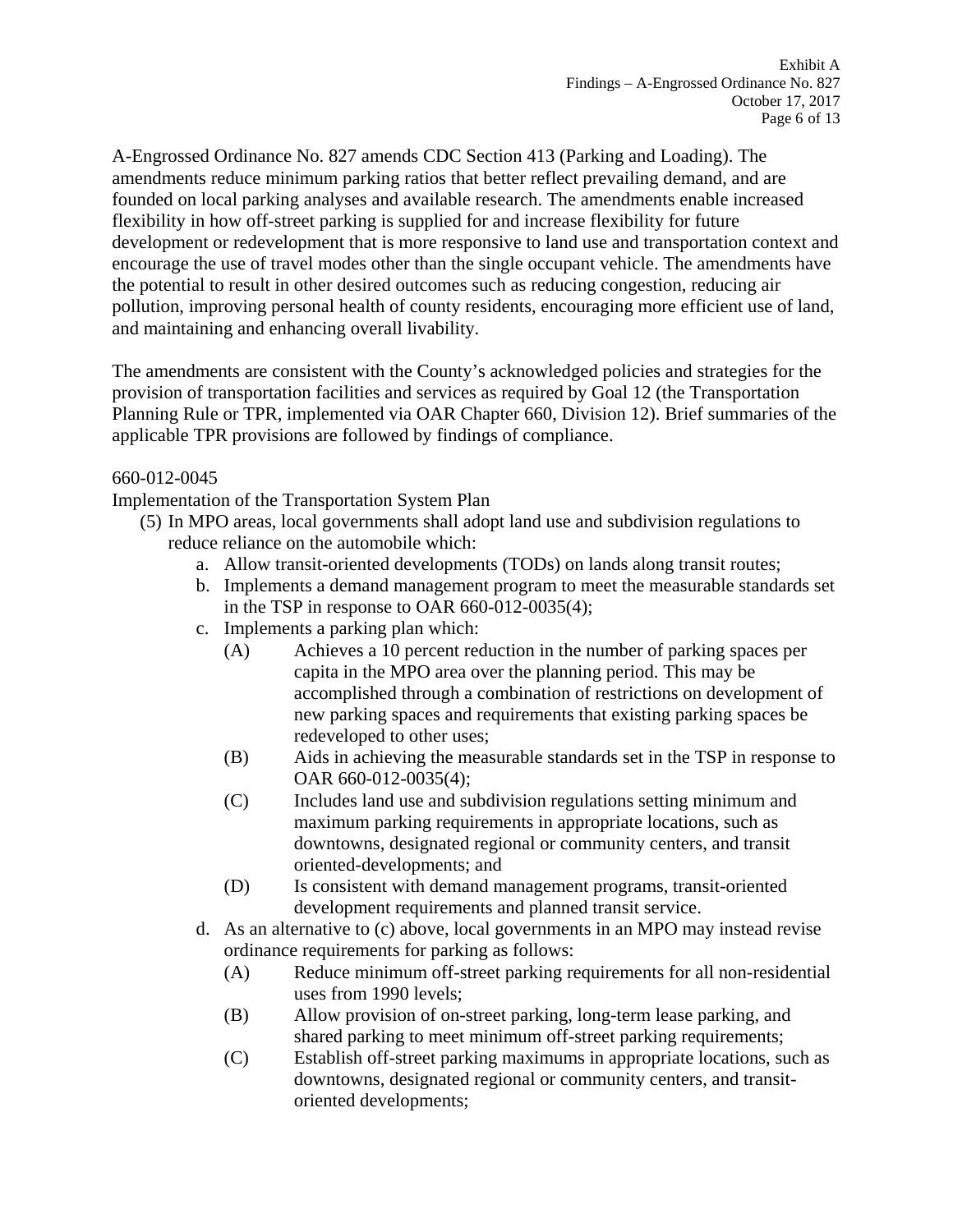- (D) Exempt structured parking and on-street parking from parking maximums;
- (E) Require that parking lots over 3 acres in size provide street-like features along major driveways (including curbs, sidewalks, and street trees or planting strips); and
- (F) Provide for designation of residential parking districts.
- e. Require all major industrial, institutional, retail and office developments to provide either a transit stop on site or connection to a transit stop along a transit trunk route when the transit operator requires such an improvement.

A-Engrossed Ordinance No. 827 amends off-street parking minimum ratios for some residential, commercial, industrial, office, and institutional uses; maintains existing adopted off-street parking maximums; and allows provisions of on-street parking, long-term lease parking, and shared parking to meet minimum off-street parking requirements.

Therefore, the amendments in A-Engrossed Ordinance No. 827 are consistent with the TPR.

# **Goal 13 - Energy Conservation**

Goal 13 requires developed land uses to be managed and controlled so as to maximize the conservation of all forms of energy, based upon sound economic principles. Policies 36, 37, 38, 39 and 40 of the CFP, and Policy 25 of the Rural/Natural Resource Plan address energy conservation in the urban and rural areas of unincorporated Washington County. The CDC implements the energy conservation policies by establishing standards that promote energy efficient development, especially in Article IV.

A-Engrossed Ordinance No. 827 amends CDC Section 413 (Parking and Loading). The amendments reduce minimum parking ratios and increase flexibility for future development or redevelopment to better reflect prevailing demand, and are founded on local parking analyses, available research, and consistency with local and regional jurisdictions. Right sizing parking is cited as one of the tools that can be used to encourage use of travel modes other than the single occupant vehicle, thus reducing total vehicle miles traveled. Reducing VMT can result in other desired outcomes such as reducing congestion, reducing air pollution, improving personal health of county residents, encouraging more efficient use of land, and maintaining and enhancing overall livability. Amendments establish the opportunity for electric vehicle charging spaces to substitute for standard parking spaces encouraging energy efficient development.

Plan compliance with Goal 13 is maintained with the amendments made by A-Engrossed Ordinance No. 827. The amendments are consistent with the County's acknowledged policies and strategies for promoting energy conservation as required by Goal 13.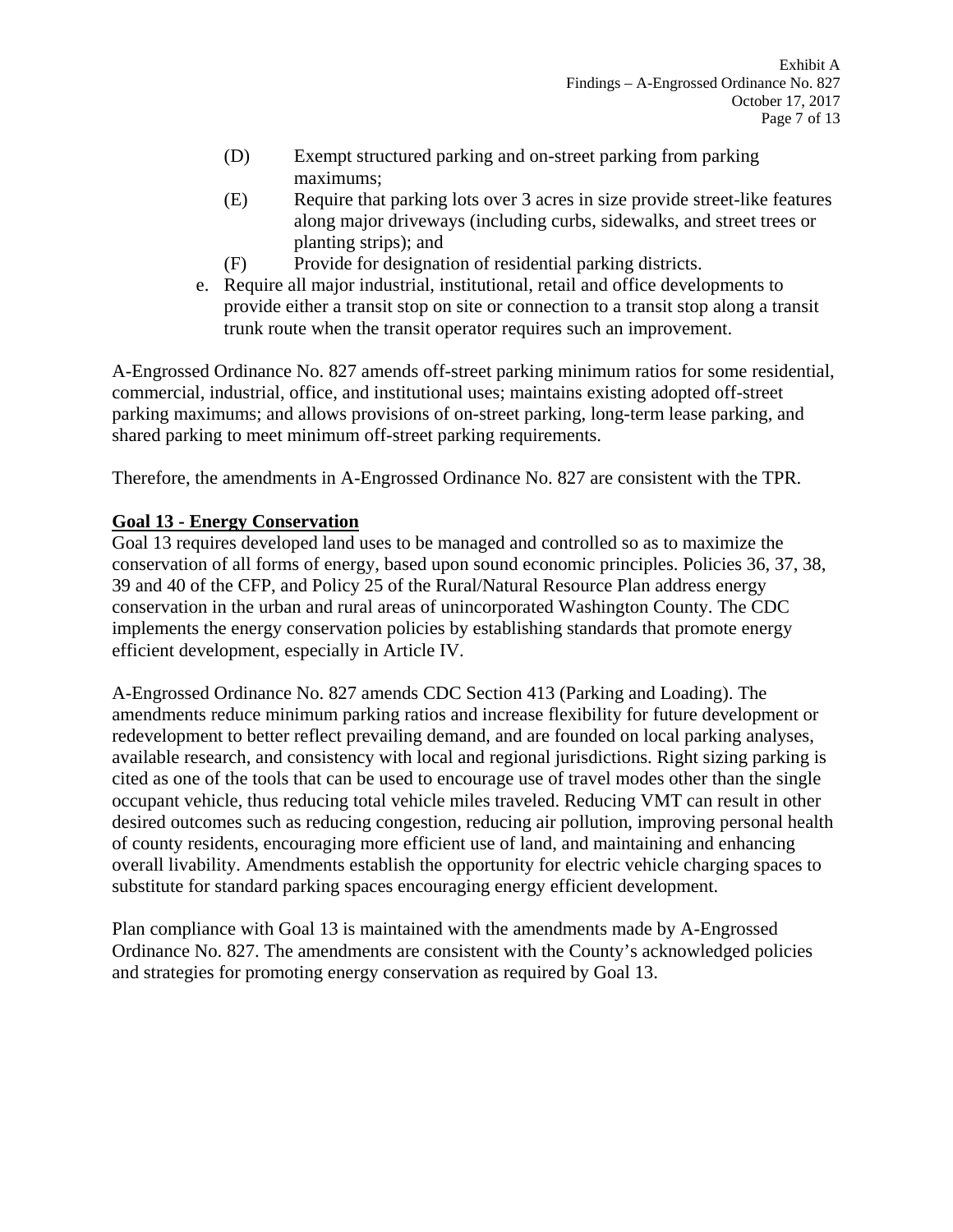# **Part 3 URBAN GROWTH MANAGEMENT FUNCTIONAL PLAN FINDINGS**

Section 3.07.810 of Title 8 of Metro's Urban Growth Management Functional Plan (UGMFP) requires that county comprehensive plan changes be consistent with the UGMFP. The following A-Engrossed Ordinance No. 827 findings have been prepared to address Title(s) 1, 3, 4, 6, 7, 8, 11, 12, 13 and 14 of the UGMFP.

# **Title 1 - Housing Capacity**

Title 1 requires a city or county to maintain or increase its housing capacity (except as provided in Section 3.07.120) per the Regional Framework Plan which calls for a compact urban form and a "fair share" approach to meeting housing needs.

#### RESPONSE

A-Engrossed Ordinance No. 827 amendments to CDC Section 413 (Parking and Loading) generally reduce parking requirements for all housing, and for regulated affordable housing in particular. These reductions support housing by reducing the amount of land required to be dedicated to parking, which may result in achieving economies of scale that make housing development more feasible. Adding clear and objective off-street parking requirements related to regulated affordable housing will reduce housing costs, and encourage housing developers to build additional new affordable housing to help meet regional targets. The amendments are intended to comply with the state's "needed housing" rule, ORS 197.303 – 197.307, which requires local governments to apply only clear and objective standards to the development of needed housing.

The amendments will not result in a decrease in housing capacity. A-Engrossed Ordinance No. 827 is consistent with Title 1.

# **Title 3 - Water Quality and Flood Management**

Title 3 protects beneficial water uses and functions and values of resources within Water Quality and Flood Management Areas by limiting or mitigating impacts from development activities and protecting life and property from dangers associated with flooding.

# RESPONSE

A-Engrossed Ordinance No. 827 amends CDC Section 413 (Parking and Loading). The amendments reduce minimum parking ratios and encourage more efficient use of land. A-Engrossed Ordinance No. 827 is consistent with Title 3.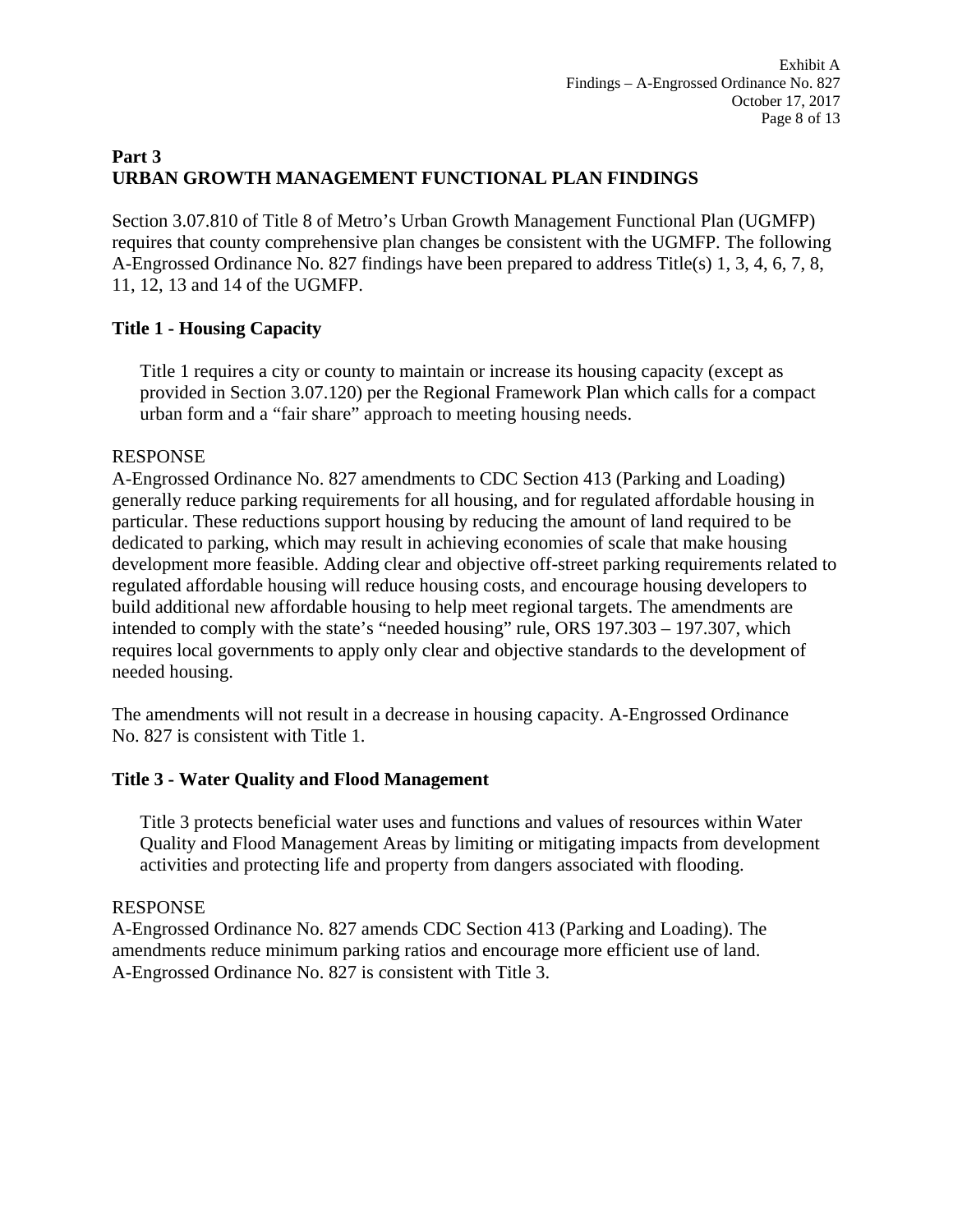#### **Title 4 – Industrial and Other Employment Areas**

Title 4 seeks to provide and protect a supply of sites for employment by limiting the types and scale of non-industrial uses in Regionally Significant Industrial Areas (RSIAs), Industrial and Employment Areas. Title 4 also seeks to provide the benefits of "clustering" to those industries that operate more productively and efficiently in proximity to one another than in dispersed locations. Title 4 further seeks to protect the capacity and efficiency of the region's transportation system for the movement of goods and services and to encourage the location of other types of employment in Centers, Corridors, Main Streets and Station Communities.

#### RESPONSE

A-Engrossed Ordinance No. 827 amends CDC Section 413 (Parking and Loading). The amendments reduce minimum parking ratios and increase flexibility for future development or redevelopment to better reflect prevailing demand, and are founded on local parking analyses, available research, and consistency with local and regional jurisdictions. These apply to industrial lands as well as other land uses throughout unincorporated Washington County. The amendments in A-Engrossed Ordinance No. 827 seek to protect the capacity and efficiency of the region's transportation system for the movement of goods and services. Additionally, they seek to encourage the location of other types of employment in Centers, Corridors, Main Streets and Station Communities by encouraging the more efficient use of land and use of travel modes other than the single occupant vehicle, thus reducing VMT and congestion. A-Engrossed Ordinance No. 827 is consistent with Title 4.

#### **Title 6 - Centers, Corridors, Station Communities and Main Streets**

Title 6 calls for enhancements of Centers, Corridors, Station Communities and Main Streets as principal centers of urban life in the region via actions and investments by cities and counties, complemented by regional investments.

#### RESPONSE

A-Engrossed Ordinance No. 827 amends CDC Section 413 (Parking and Loading). The amendments reduce minimum parking ratios and increase flexibility for future development or redevelopment to better reflect prevailing demand, and are founded on local parking analyses, available research, and consistency with local and regional jurisdictions. Right sizing parking is cited as one of the tools that can be used to encourage use of travel modes other than the single occupant vehicle, thus reducing total vehicle miles traveled. Reducing VMT can result in other desired outcomes such as reducing congestion, reducing air pollution, improving personal health of county residents, encouraging more efficient use of land, and maintaining and enhancing overall livability in Centers, Corridors, Main Streets and Station Communities. A-Engrossed Ordinance No. 827 is consistent with Title 6.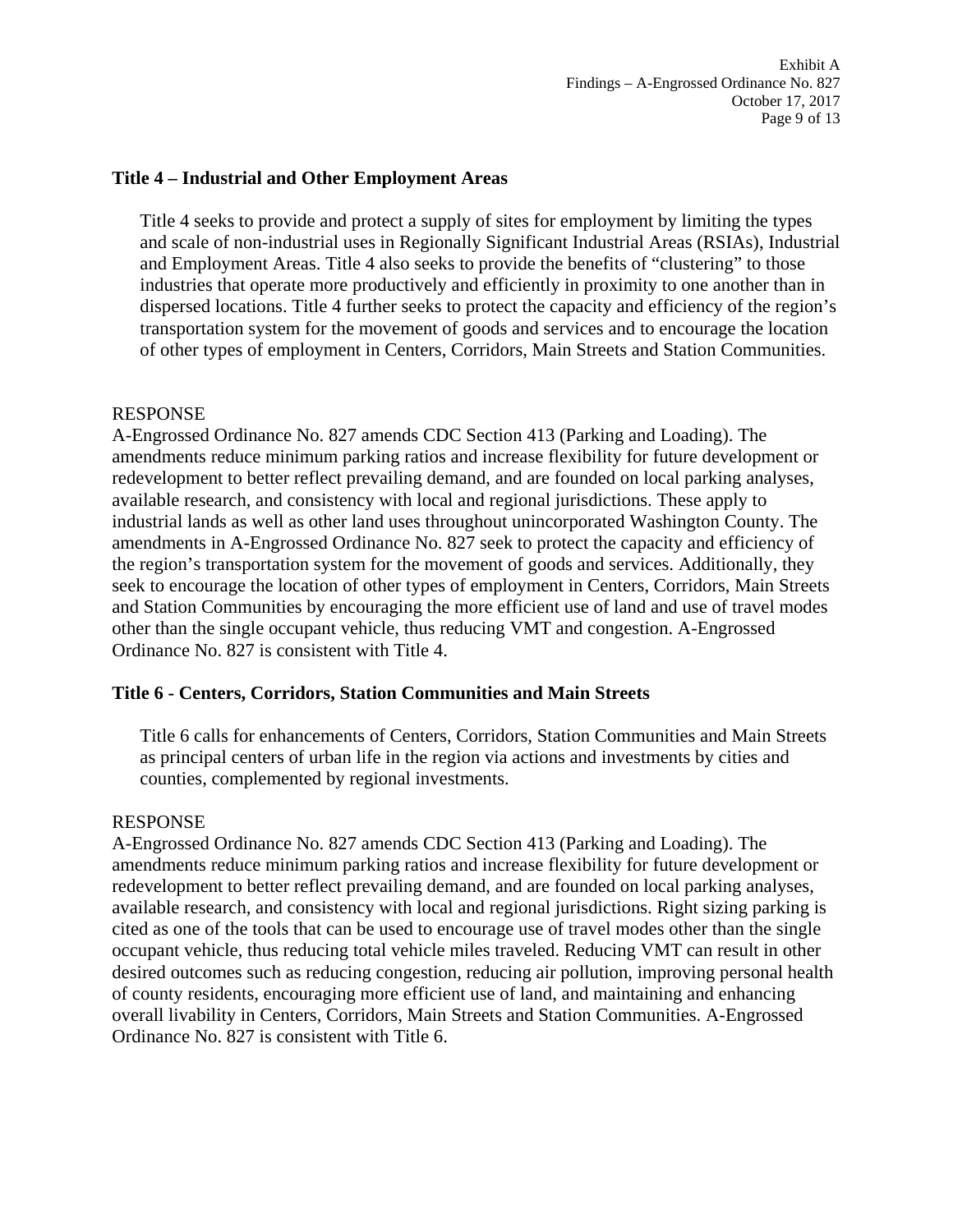#### **Title 7 - Housing Choice**

To increase the supply of affordable housing opportunities, Title 7 implements policies of the Regional Framework Plan regarding establishment of voluntary affordable housing production goals to be adopted by local governments.

#### RESPONSE

A-Engrossed Ordinance No. 827 amendments to CDC Section 413 (Parking and Loading) generally reduce parking requirements for all housing, and for regulated affordable housing in particular. These reductions support housing by allowing a smaller amount of land to be dedicated to parking, which may result in achieving economies of scale that make housing developments feasible. Adding clear and objective off-street parking requirements related to regulated affordable housing will reduce housing costs, and encourage housing developers to build additional new affordable housing to provide more housing choices. A-Engrossed Ordinance No. 827 is consistent with Title 7.

#### **Title 8 - Compliance Procedures**

Title 8 sets forth Metro's procedures for determining compliance with the UGMFP. Included in this title are steps local jurisdictions must take to ensure that Metro has the opportunity to review amendments to comprehensive plans. Title 8 requires jurisdictions to submit notice to Metro at least 35 days prior to the first evidentiary hearing for a proposed amendment to a comprehensive plan.

#### RESPONSE

A copy of proposed Ordinance No. 827 was sent July 13, 2017 to Metro, 34 days prior to the first evidentiary hearing. Metro provided no comments on the ordinance prior to or subsequent to engrossment.

#### **Findings of Compliance with Metro's Regional Transportation Functional Plan**

Title 4 pertains to parking management and standards. A-Engrossed Ordinance No. 827 amends CDC Section 413 (Parking and Loading). Brief summaries of the applicable RTFP provisions and findings of compliance follow.

**Section A** – establishes minimum and maximum parking ratios for different kinds of areas.

**FINDING:** A-Engrossed Ordinance No. 827 amends minimum parking ratios (CDC Section 413-6) and increases flexibility (CDC Section 413-8) for future development or redevelopment to better reflect prevailing demand, and are founded on local parking analyses, available research, and consistent with the RTFP. In no case does the parking minimum exceed the value identified in Table 3.08-03. A-Engrossed Ordinance No. 827 does not amend the parking maximum ratios.

**Section B** – allows for variances from minimum and maximum parking ratios if local regulations include criteria for such variances.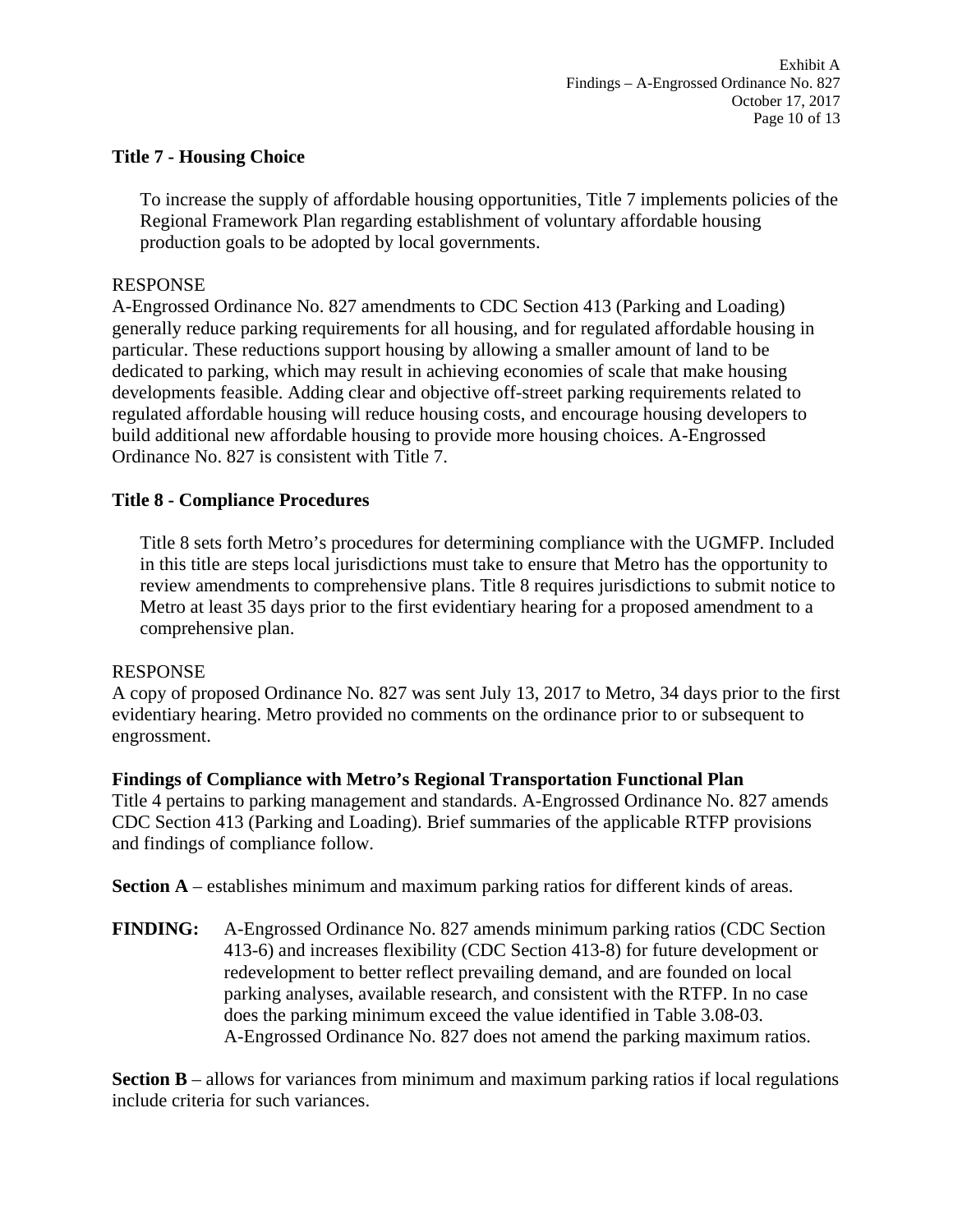**FINDING:** A-Engrossed Ordinance No. 827 amends standards for reductions to the minimum off-street parking. The reductions allowed establish context-based adjustment process for access to transit, shared parking agreements, mixed-use development, bike parking, and availability of on-street parking consistent with Section I below. A-Engrossed Ordinance No. 827 amends the total allowed reduction in the minimum off-street parking to 50 percent. A-Engrossed Ordinance No. 827 also provides the opportunity to conduct a parking analysis that would allow the Review Authority to reduce minimum off-street parking requirements, up to a maximum of 100 percent. The parking analysis must be prepared by a qualified parking or traffic consultant or civil engineer, would need to provide substantiated evidence for the parking reduction, and must ensure that lowered requirements would satisfy the expected parking demand for each phase of development, including the full buildout.

**Section C** – relates to the provision of free surface parking. Following an adopted exemption process and criteria, cities and counties may exempt parking structures; fleet parking; vehicle parking for sale, lease or rent; employee car pool parking; dedicated valet parking; user-paid parking; market rate parking, and other high-efficiency parking management alternatives from maximum parking standards. In addition, Section C allows cities and counties to provide for blended parking rates in mixed-use development and count adjacent on-street parking spaces, nearby public parking and shared parking toward required parking minimum standards.

**FINDING:** A-Engrossed Ordinance No. 827 amends standards for reductions to the minimum off-street parking that are intended to be context-sensitive, based on access to transit, shared parking agreements, mixed-use development, bike parking, and availability of on-street parking. A-Engrossed Ordinance No. 827 amends the total allowed cumulative reduction in the minimum required off-street parking to 50 percent from 40 percent.

**Section D** – relates to categories other than those listed in Table 3.08-3.

**FINDING:** A-Engrossed Ordinance No. 827 includes additional parking standards other than those listed in Table 3.08-3. Most of these parking standards were previously adopted and acknowledged by Ordinance Nos. 373, 402, 418, 471, 481, 486, 517, 520, 526, 528, 540, 551, 588, 589, 623, 662, 683, and 725. The new standards relate to Regulated Affordable Housing and require parking minimums and maximums consistent with Table 3.08-3.

**Section E** – requires local jurisdictions to provide for designated residential parking districts in local comprehensive plans or implementing ordinances.

**FINDING:** A-Engrossed Ordinance No. 827 does not amend the Washington County Comprehensive Plan or implementing ordinances. No parking districts have been amended or established.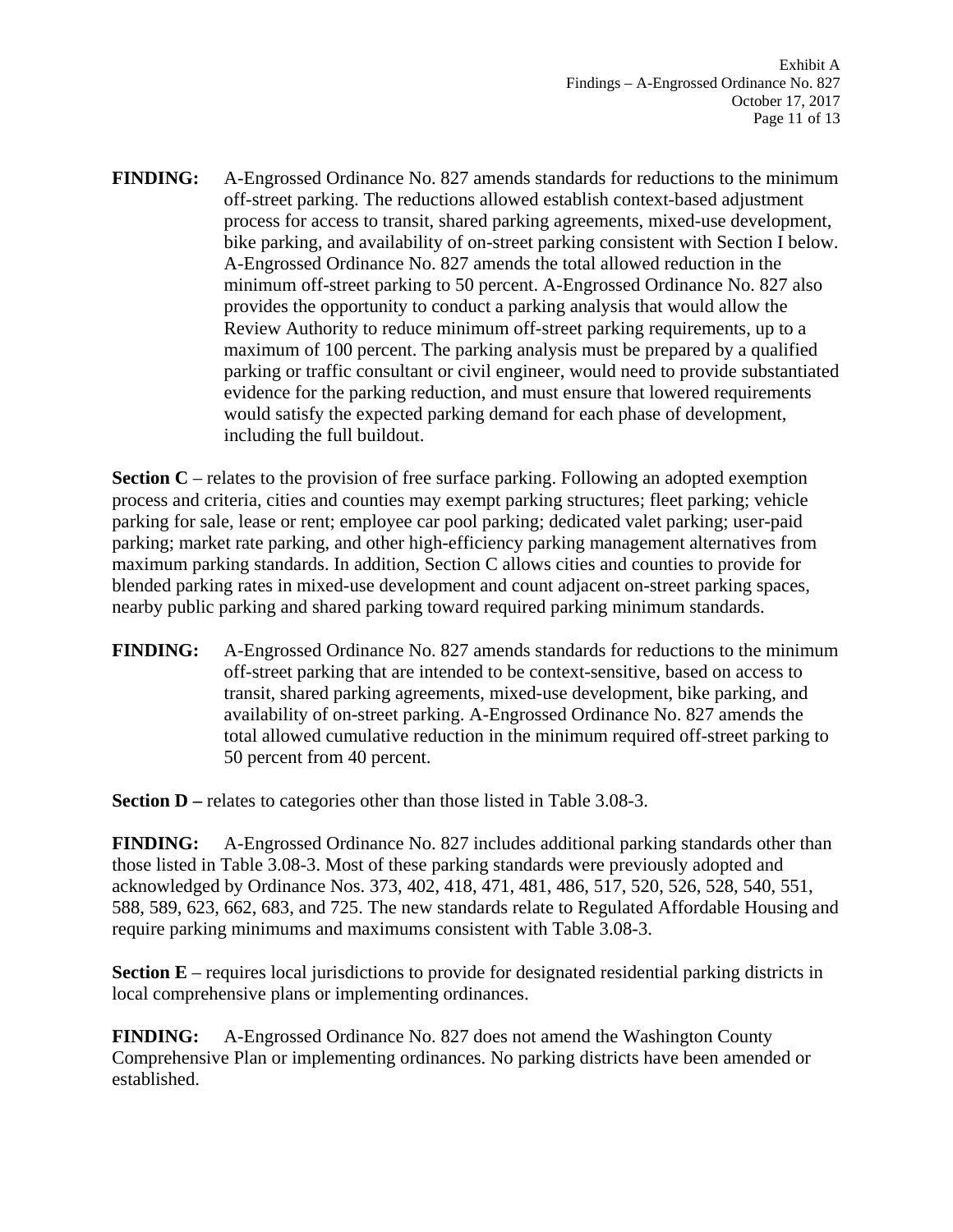**Section F** – refers to design requirements for larger parking lots (exceeding three acres in size) such as curbs, sidewalks and landscaping; and requirements for the placement of driveways.

**FINDING:** A-Engrossed Ordinance No. 827 amends Section 413-3.5 reducing the minimum number of vehicle spaces necessary to trigger the requirement for building a separate walkway within off-street parking lots from 100 spaces to 50 spaces, in order to facilitate safe pedestrian access and circulation.

**Section G** – requires local cities and counties to provide for on-street freight loading and unloading areas at appropriate locations in centers.

**FINDING:** A-Engrossed Ordinance No. 827 does not amend the applicable Plan policies or CDC standards relating to on-street freight loading and unloading areas.

**Section H** – includes requirements for short and long-term bicycle parking in multi-family residential developments; new retail, office and institutional developments; transit centers, HCT stations, inter-city-bus and rail passenger terminals; and at transit stops and park-and-ride lots.

**FINDING:** A-Engrossed Ordinance No. 827 does not amend the applicable Plan policies or CDC standards relating to short and long-term bicycle parking.

**Section I** – requires cities and counties to adopt parking policies, management plans and regulations for Centers and Station Communities, consistent with the requirements stated in Sections A – H. Plans must include an inventory of parking supply and usage and an evaluation of bicycle parking needs. Policies, plans and regulations must consider and may include the following types of strategies:

- 1. By-right exemptions from minimum parking requirements;
- 2. Parking districts;
- 3. Shared parking;
- 4. Structured parking;
- 5. Bicycle parking;
- 6. Timed parking;
- 7. Differentiation between employee parking and parking for customers, visitors and patients;
- 8. Real-time parking information;
- 9. Priced parking;
- 10. Parking enforcement.
- **FINDING:** A-Engrossed Ordinance No. 827 amends standards for reductions to the minimum off-street parking. The reductions allowed establish context-based adjustment process for access to transit, shared parking agreements, mixed-use development, bike parking, and availability of on-street parking. A-Engrossed Ordinance No. 827 amends the total allowed reduction in the minimum off-street parking to 50 percent. A-Engrossed Ordinance No. 827 also provides the opportunity to conduct